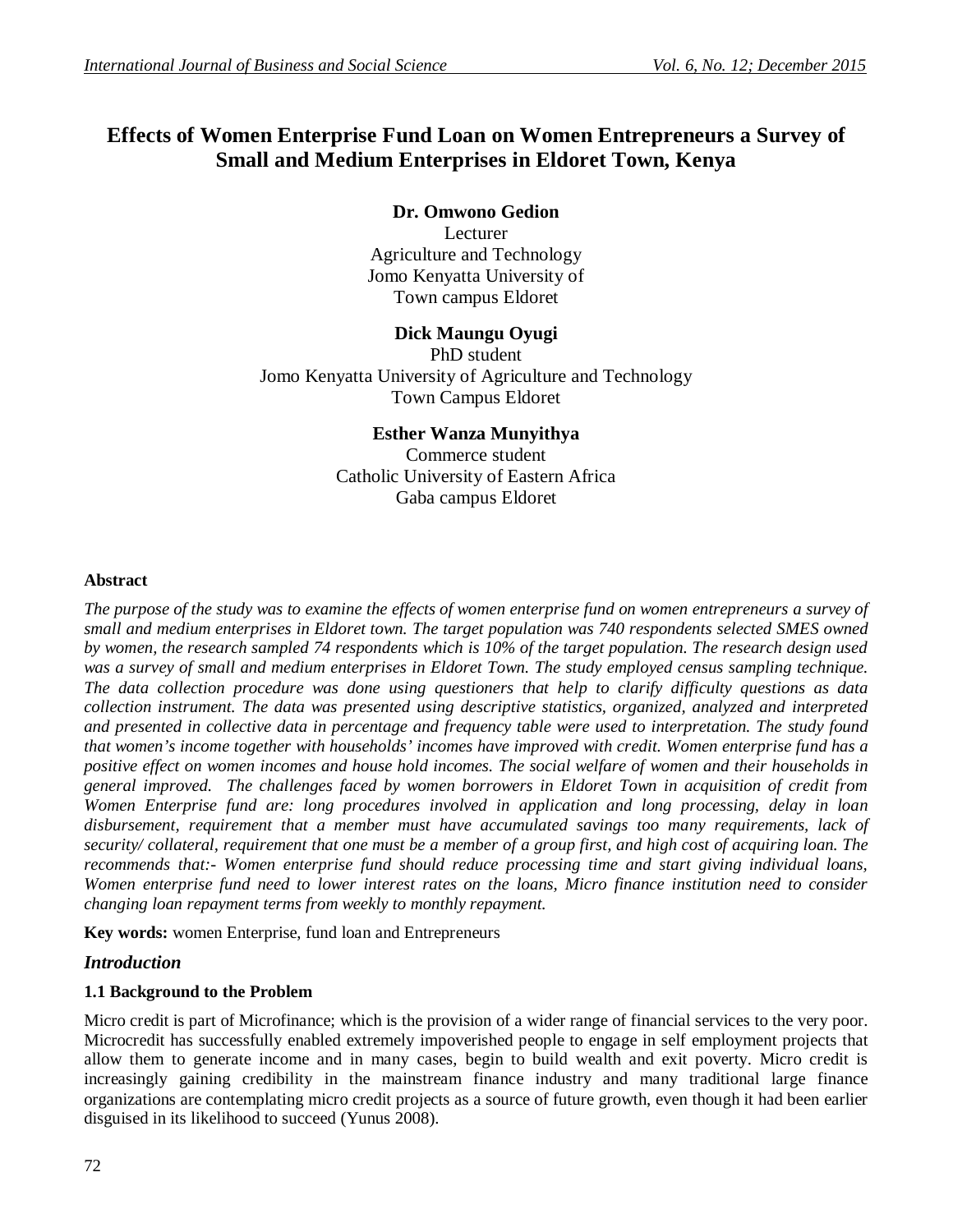Microfinance, which emphasizes granting small loans to the poorest of the poor without requiring collateral, rests upon the notion that most impoverished people in developing countries typically do not otherwise have access to traditional financial services but that they do possess modest survival skills that make them creditworthy. Credit programs can offer the poor access to small amount of capital, and in turn they use these loans for self employment projects, to generate income and eventually be self reliant (Yunus, 2008).

Moreover, in Africa most women owned SMEs are confronted with the challenges of nurturing their businesses and promoting the tradition of innovation and entrepreneurship (OCED, 2009; Wube, 2010). This could be associated with recent actual business environment which is entangled with force of complex socio-cultural, economic and technological factors creating intricate challenges for owners of SMEs in Africa (Tesfayohannes, 2012; Felicia, 2013). This has led women to make tradeoff between tradition and the kind of business activities to undertake. For instance, most of women in Tanzania tends to undertake business activities that are in harmony with their traditional roles which happen to be least profitable (UDEC, 2002; Tundui, 2012). In addition, Felicia (2013) specified that, social and cultural values and beliefs regarding entrepreneurship have an important influence on motivational antecedents of entrepreneurial intention and business performance. This may have significant effects on their self-confidence; achievement-motivation and even their willingness to take risk, qualities that are closely linked to success in business (Rutashobya, 1995).

In Kenya, women owned businesses account for over 48% of all SMEs (ILO, 2008). Stevenson & St-Onge (2005) asserts that there are three profiles of women entrepreneurs operating SMEs in Kenya namely; Jua Kali microenterprises, very small micro enterprises and Small and Medium enterprises. These are differentiated by their demographic profiles, extent of previous business experience, needs, access to resources and growth orientation. The bulk of women entrepreneurs in Kenya operate enterprises associated with traditional women's roles such as, hairstyling, restaurants, hotels, retail and wholesale outlets (ILO, 2008). Women owned enterprises are making a significant contribution to the Kenyan economy, accounting for 20% of Kenya's GDP. Of the 462,000 jobs created annually since 2000 in Kenya, 445,000 jobs have emanated from the informal sector, where 85% of women's businesses are found (Voices of Women entrepreneurs, Kenya).

Eldoret Town comprises of a high percentage of poor people, who are hardly able to get collateral in order to get credit from the formal banks. A high majority are unemployed and most of them depend on agricultural activities which are hardly enough for their maintenance. MFIs are increasing in number and they are slowly gaining importance among the people in this area. There has been notable improvement in terms of economic activities and living standards of those accessing credit. Micro and small enterprises (MSEs) play a crucial role in strengthening private sector development and overall economic transition. They may generate income and new employment opportunities, de-monopolize the industrial structure, improve the quality and quantity of production and services, and increase entrepreneurship and the movement to a market economy.

#### **1.2 Statement of the Problem**

Ideally, Women Enterprise Fund in Kenya was first budgeted for in 2007/08. Its objectives are to promote women's empowerment poverty reduction and national development. To attract and facilitate investment in micro-small and medium enterprises oriented commercial infrastructure such as business markets or business incubators that will be beneficial to women enterprises, To support women-oriented enterprises to develop linkages with large enterprises, To facilitate marketing of products and services of women enterprises in both domestic and international markets, To support capacity building of the beneficiaries of the funds and their institutions Institutional framework of the WEDF. Women have been targeted for their pivotal role in families.

The fund was started with a billion Sh (\$25 million) kitties, with an initial Sh 1 billion (\$12.5 million) allocation. Women entrepreneurs borrow through contracted banks and financial institutions after presenting their business plans to the Women Enterprise Fund. Low ownership of collateral (security) required to secure loans from financial institutions. The fund was motivated by the success of microfinance institutions such as K- Rep, Kenya Women Finance Trust and FAULU Kenya in their lending to women- based enterprises that have been recording over 90 percent repayment and contributing to the improvement of women's wellbeing. Currently in Kenya challenges of empowering the economically marginalized women who constitute a majority of the population in its march from a simple, domestic, agrarian-based economy to the larger competitive global economy in which it seeks to be a major force. There is also lack of knowledge of how to fill in the application forms.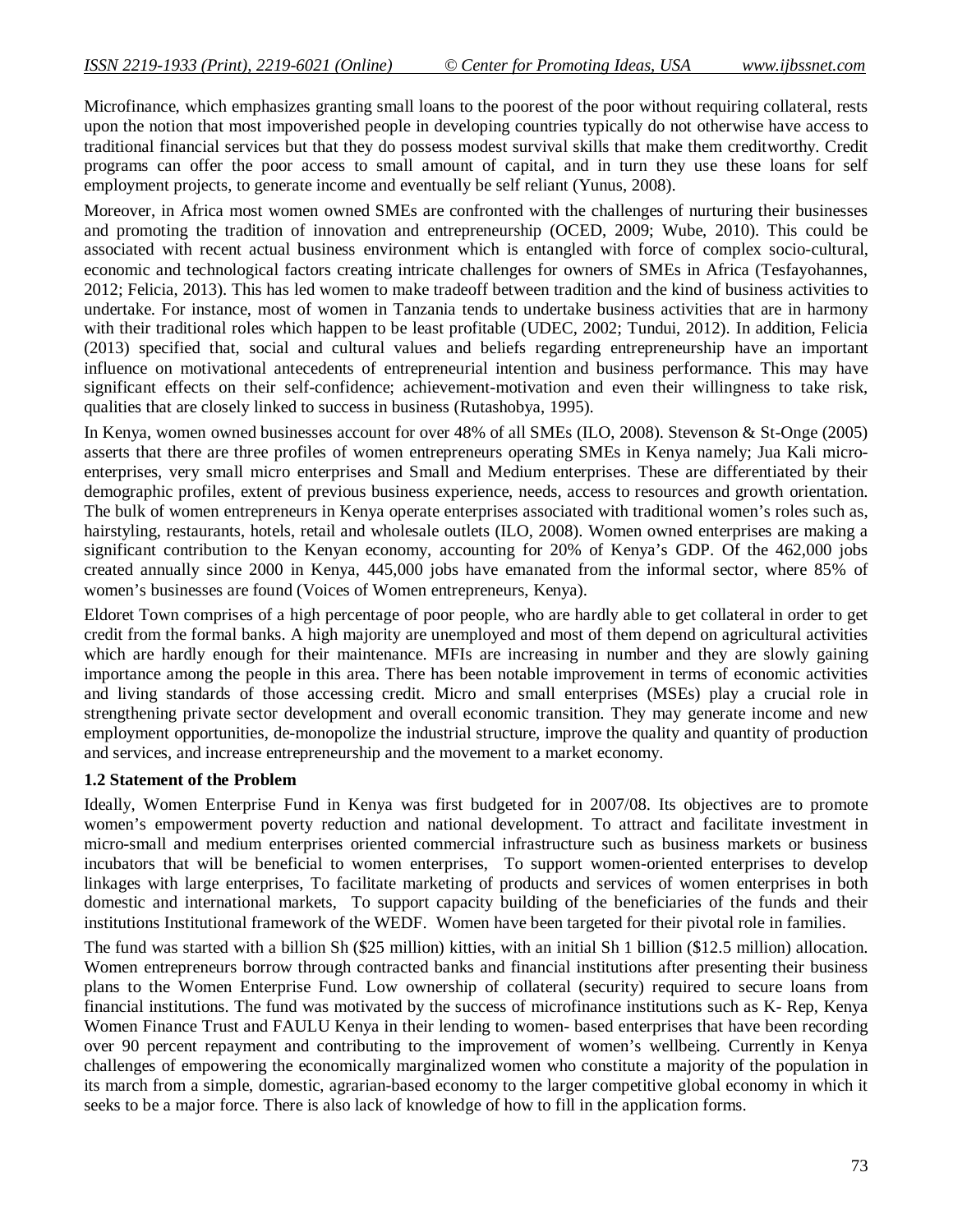Most of the women groups who got loans did not like doing business as a group and ended up dividing the money equally among them. With between 15 and 50 members per group, the maximum Sh50,000 loan translates into a small figure per individual. The Sh1 million per constituency also leaves out many qualified women groups as the maximum number that can get loans in a constituency per year is 20 women groups,( Business Daily, September,17th, 2015). Interest rate charged on loans advanced by commercial banks stand at an average of 14.85 per cent. Some banks and other financial institutions charge higher than this, (Business Daily, September,17th, 2015).

Various studies show such interventions have fundamental impact on poverty reduction and economic betterment globally, study done by Kiraka, N. R, Kobia, M, & Katwalo, M. A, (2013) on Micro, Small and Medium Enterprise Growth and Innovation in Kenya: A Case Study on the Women Enterprise Fund found that although the general indicators reflect positive growth among women owned businesses in terms of total business worth, turnover, gross profit and number of employees, they obscure incidences of stagnation or decline in growth. Incidences of decline or stagnation were significant at between 15 to 30 percent across the four measures.

Another study done by Kimaru, C.(2014) on Effect of micro finance institutions activities on the performance of small and medium scale enterprises owned by women in Mogotio district found that, MFIs face challenges in service delivery such: banks relying on personal profiles and track records in reviewing application the response; and another study by Ismail B. H, & Mugambi, F (2013) on Determinants of Growth for Women Owned and Operated Micro Enterprises: The Case of Garissa, Kenya, found out that government and non state actors provide some financial support and training to women groups but individual women entrepreneurs struggle on their own. This study therefore, examines the effects of women enterprise fund loan on women entrepreneurs: A survey of Small and Medium Enterprises in Eldoret town, Kenya

## **1.3 Research Questions**

The study was guided by the following research questions:

- i. What is the effect of women enterprise fund on empowerment of women who own small and Medium Enterprises in Eldoret Town?
- ii. What is the effect of women enterprise fund on economic welfare of households of women who own small and Medium Enterprises and their households in Eldoret Town?
- iii. What is the effect of women enterprise fund on social welfare of households of women who own of Small and Medium Enterprises in Eldoret Town?
- iv. What are the challenges experienced by women who own Small and Medium Enterprises in Eldoret Town in borrowing and repaying credit?

## **1.4 Theoretical Framework**

## **The Rational Choice Theory**

In rational choice theories, individuals are seen as motivated by the wants or goals that express their preferences. In other words, individuals must anticipate the outcomes of alternative courses of action and calculate that which is best for them that is to say they choose the alternative that is likely to give them the greatest satisfaction (Heath 1976; page 3, Carling 1992; page 27 and Coleman, 1973).Women make rational choices by forming groups with the main aim of not only socializing but accessing micro-credit which they utilize in improving their livelihoods. Under this theory, people are motivated to pursue goals they have chosen. They act rationally by examining alternative choice of all with a view to maximizing benefits from such action.

## **1.5 Conceptual Framework**

The study derived its conceptual framework through definition of relationship between independent and dependent variables.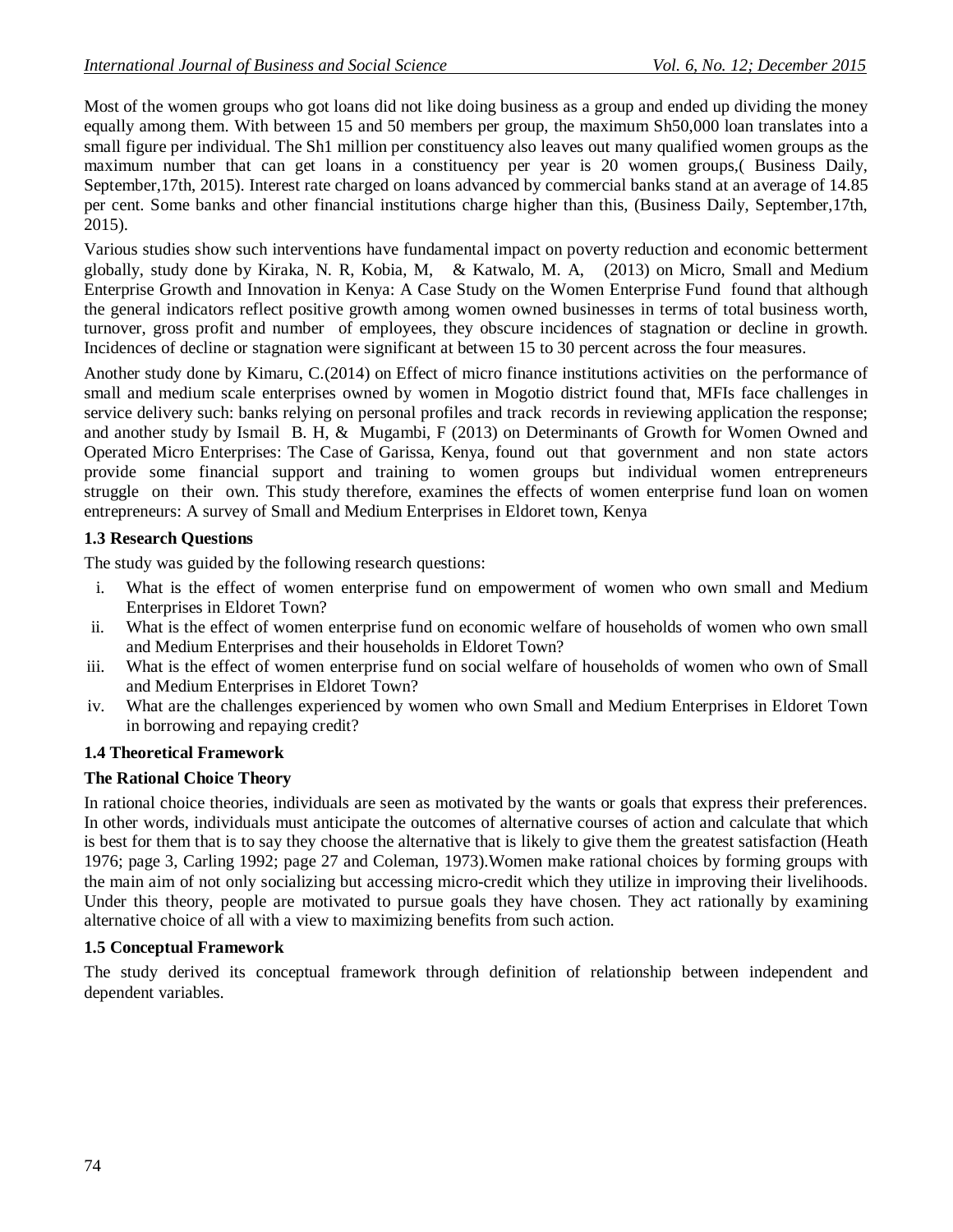## **Independent Variable Dependent Variables**



## **Fig 1.1: Conceptual framework**

**Source:** researcher (2015)

Women Empowerment was assessed by looking at issues such as purchase of assets before and after credit, nutrition and health and education before and after credit provision. Job creation was assessed by examining how many businesses and consequently jobs that have been created by use of credit received. Economic Welfare of the women will be empowered if they get the funds from the women Enterprise fund thus through acquisition of this funds they will be empowered economically. The House Hold Social welfare of women are directly affected by Women Enterprise Fund. Job creation was analyzed by considering the number of businesses started courtesy of the credit provided and consequently the number of employees including the owner who benefit from that business directly. The living conditions was analyzed by looking at whether there has been any change in terms of nutrition, education and the physical assets of the borrowers after credit provision.

## *Literature Review*

## **2.1Review of Theories**

## **2.1.1 Systems Theory**

A system may be defined as a set of social, biological, technological or material partners co-operating on a common purpose. System theory is a philosophical doctrine of describing as abstract organizations independent of substance, type, time and space. Theories are connected to both ontological and epistemological views, the ontological view imply that the world consist of or integrative levels. The epistemological view implies a holistic perspective emphasizing the interplay between the elements in determining their respective functions. It is thus opposed to more atomistic approaches in which objects are investigated as individual phenomena.

#### **2.1.2 Process Theory**

This approach has been extended by Bransford (1979) who suggests that it is not only how the information is processed, but how the information is accessed. When the demands for accessing information more closely match the methods used to elaborate or learn the information, more is remembered.

## **2.2 Criticism of Theories**

## **2.2.1 System Theory**

Theory have been debated and criticized. One argument has been that it escapes from reality and not is productive. Thus Weyer (1994) concludes: theory is thus a view, that emphasis certain perspectives and relatively ignores other perspectives. It is always important to consider what the consequences are of ignoring certain perspectives. In studying libraries, one can apply a perspective and thus ignore the specific attributes and the specific historical circumstances. This may be fruitful for some purposes such as automation and cooperation, but it may be at the cost of loosing, specific experiences in developing special services.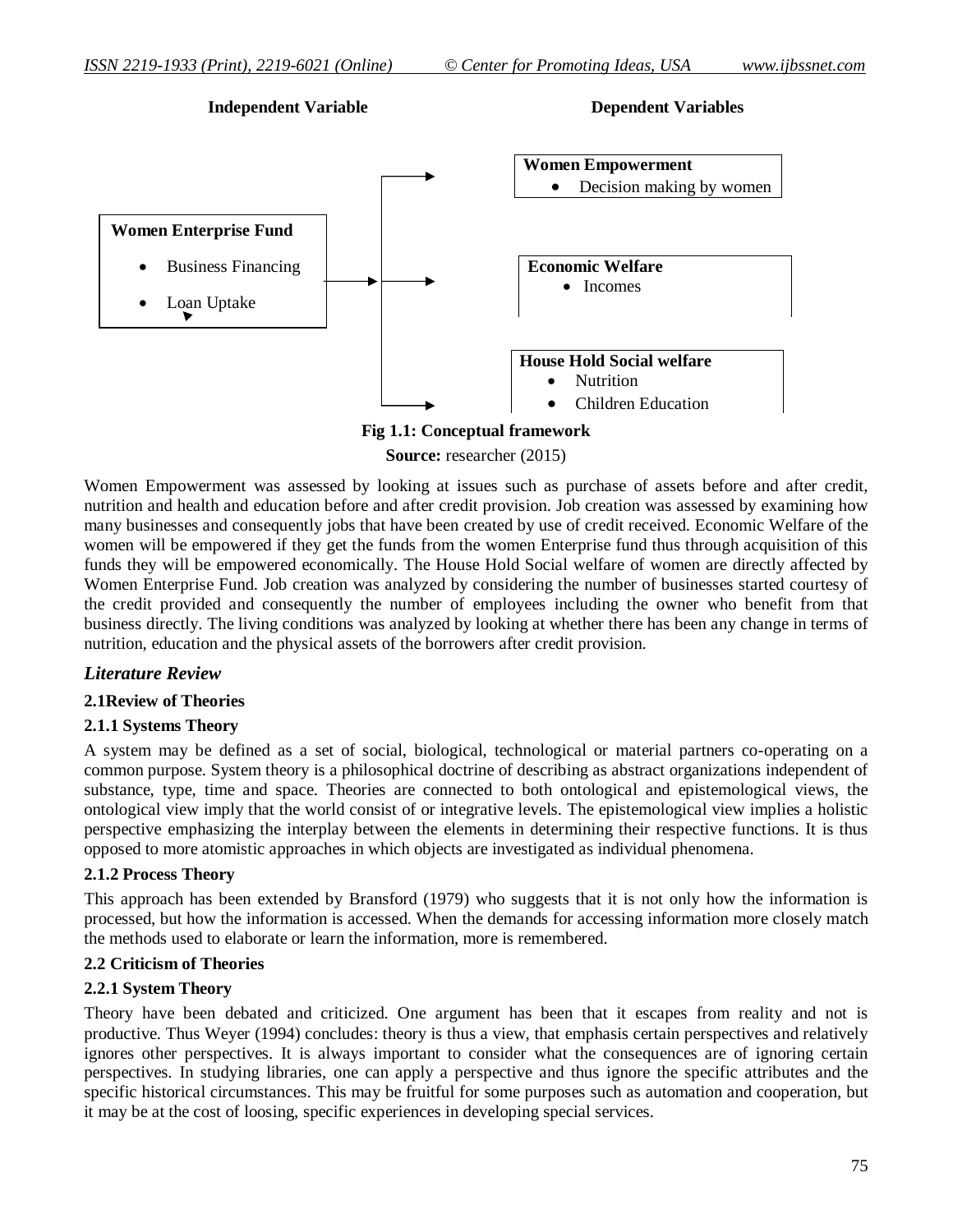## **2.2.2 Process Theory**

Theoretically, Because of the interaction of social and systemic integration, systemic mechanisms can have perverse effects, disrupting and 'colonizing' the domain of cultural reproduction. Methodologically, Habermas argues that action descriptions from the agents' point of view remain a necessary condition for any social explanation. Normatively, Luhmann's 'methodological anti-humanism' blinds the theory from the start to the possible influence of a society-wide and critical public sphere on complex, institutional processes. (Ryan & Bohman, 1998).

#### **2.3 Empirical Review**

### **2.3.1 Growth and Innovation of Small and Medium Enterprises in Kenya**

This study sought to examine the growth and innovation in micro, small and medium enterprises in Kenya by assessing the performance of the Women Enterprise Fund (WEF) on these dimensions. The WEF, a Government of Kenya initiative, aims to develop and grow women-owned MSMEs. Five years since its inception in 2007, it is imperative to establish whether the Fund is achieving its objectives in reaching the intended beneficiaries with the right kind of funding and support. Using a mixed method approach, comprising qualitative and quantitative methodologies, the study examined the performance of the Fund at the micro, meso and macro levels.

Fourteen constituencies in four Counties – Kakamega, Nairobi, Nakuru and Nyeri – were purposively selected. Stratified random sampling (the strata being the borrowing stream) of the entrepreneurs was used to ensure representativeness of the sample. Questionnaires were used in the survey of women owned MSMEs in combination with in-depth interviews and focus group discussions with selected respondent groups. Quantitative data were analysed using SPSS. Descriptive results show the extent of growth and innovation in the post loan period. Multivariate regression analysis sought to empirically establish the determinants of growth and innovation among women owned enterprises. Logistic regression models for the selected measures of growth and innovation were estimated using the maximum likelihood estimation technique. Qualitative data were content analyzed for emerging themes and patterns which formed the basis for discussing study findings.

Study findings show that although the general indicators reflect positive growth among women owned businesses in terms of total business worth, turnover, gross profit and number of employees, they obscure incidences of stagnation or decline in growth. Incidences of decline or stagnation were significant at between 15 to 30 percent across the four measures. The most common form of innovation was observed in the change or addition of new products in the post loan period. Innovations in terms of services, markets and sources of raw materials were, however, less common among women owned enterprises. The study finds no evidence of significant differences in growth and innovation among enterprises across geographical regions, borrowing stream and age groups. Overall, entrepreneur characteristics such as age, marital status, level of education and family size were poor determinants of growth.

Business characteristics such as location, the person who manages the businesses and the age of the loans, were significant determinants of growth in the number of employees. Growth in number of employees is considered a critical proxy for the other forms of growth in terms of total business worth, turnover and gross profit. From the findings, locating an enterprise in an urban area increased the likelihood that the business would either stagnate on decline in its number of employees and gross profit. Urban decline on these indicators was partly attributed to heightened competition among low-end enterprises which characterize most women owned ventures in urban slums and informal settlements. Similar to the case in growth, entrepreneur characteristics of age, marital status, level of education and family size were poor determinants of business innovation.

Only some of the business characteristics, growth factors and innovation factors were found to be significant determinants of innovation. Overall, women owned enterprises in urban areas lack the expected 'urban advantage' in terms of growth and innovation. Similar to the case in growth, entrepreneur characteristics of age, marital status, level of education and family size were poor determinants of business innovation. Only some of the business characteristics, growth factors and innovation factors were found to be significant determinants of innovation. Overall, women owned enterprises in urban areas lack the expected 'urban advantage' in terms of growth and innovation. The most widely provided complementary service was training which was accessed by one half of women entrepreneurs in the study. Other common complementary services included general education and awareness on how to run business and business progress monitoring.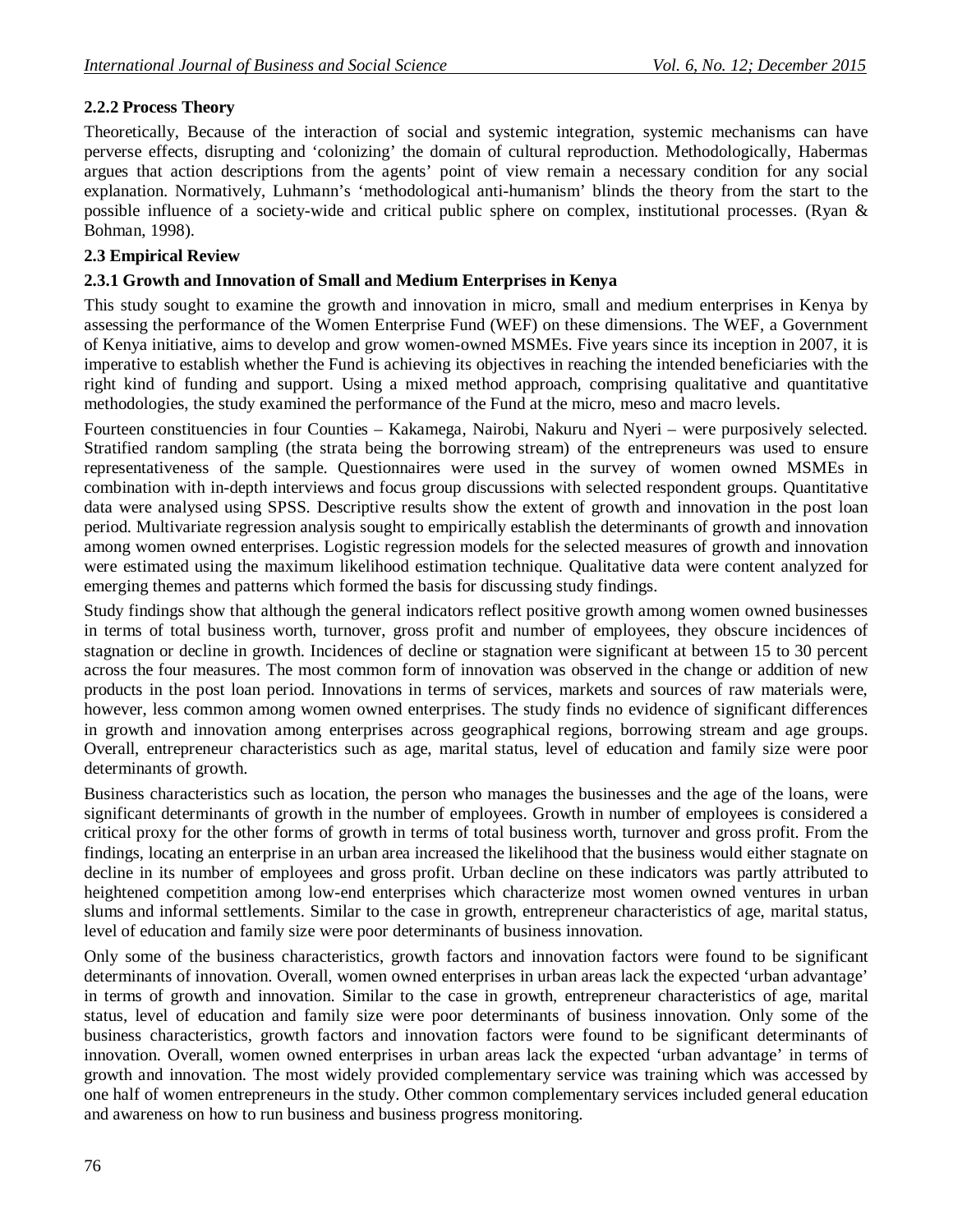Although reported in interviews and group discussions, the following complementary services were rarely offered: networking, exhibitions, export promotion and product certification, supplementary loans, mobile banking and overdrafts. From the findings, it can be deduced that besides training, few complementary services were available to the majority of women borrowers of the WEF loans at a level that could meaningfully sustain businesses on the growth path and spur innovations.

The Fund continued to face numerous challenges at the WEF secretariat, lender and borrower levels. The main challenges at the Fund level included inadequate WEF field personnel, inadequate fieldwork facilitation, low loan amounts, delays in disbursements and an inefficient multi-layered Fund structure. High cost of loan administration, competition with commercial bank products, poor dissemination of information, high demand/limited scope of coverage, lack of distinct product branding, lack of individual choices in group lending, high default rates, bureaucratic processes and limited business monitoring were the main challenges at lender level.

For the borrowers, the challenges included limited and shrinking markets/competition, lack of business knowledge, misconception about the purpose of the Fund, diversion of the funds, low literacy among segments of women borrowers, lack of loan securities and domestic interference. To reform the Fund in a way that enhances its quality, service delivery and sustainability, as well as the growth and innovation of the enterprises, the study recommends that there should be: improved field level staffing at WEF, improved business monitoring, allocation of more resources to field teams, provision of individual loans, increase in amounts of loans, enhanced and standardized training, development of legal framework for default recoveries, increased funding to the CWES stream, business incubators for start-ups, enhanced revolving funds, rationalization of administrative costs, increase in the number of loan holding banks, timely disbursement of the funds and implification of the application process.

#### **2.3.2 Promoting Women Entrepreneurship**

Female entrepreneurship represents a vast untapped source of innovation, job creation and economic growth in the developing world. The barriers to women's entrepreneurship are various: Women face greater obstacles in accessing credit, training, networks and information, as well as legal and policy constraints. The World Economic Forum shows little progress in narrowing the economic gap between women and men. Yet not all is lost! Innovative initiatives to promote women's entrepreneurship—driven by both the private and public sectors—are on the rise. This brief provides an overview of the global landscape of women's entrepreneurship. It aims to demystify the challenges that women face in accessing finance, and it highlights some of the typical challenges regarding capacity- building programs targeted at women entrepreneurs.

Above all, this brief focuses on potential solutions and enablers by drawing on practical experiences from the public and private sectors in both emerging and developed markets. It concludes that innovative partnerships, particularly when private and public sector entities are involved, are beginning to make a dent, with the potential for large-scale impact. Those who embrace women's entrepreneurship as an opportunity are likely to reap the rewards in new market opportunities and higher development impact. The Landscape of Women's Entrepreneurship around the World Women's entrepreneurship matters for business and development. Womenowned businesses already contribute significantly to the world economy, and their number has grown over time. These firms represent a significant share of employment generation and economic growth potential.

This contributes significantly to development beyond enterprise growth and turnover numbers. "Women are better at managing the budget and better at making key financial decisions that impact the family such as a child's education," noted MasterCard's group head for Asia, Pacific and the Middle East and North Africa. A recent survey in Asia found that when it comes to home finances, women generally play a leading role. Women's leadership in South Korea, Indonesia and Vietnam was especially apparent when making decisions about their children's education, and women also were the main decision maker when it came to key household purchases. It is estimated that women-owned small and medium-sized enterprises (SMEs) represent 31 to 38 percent (8 to 10 million) of formal SMEs in emerging markets.3 The number of female-owned enterprises is growing at a faster pace than that of male counterparts— with no evidence that women-owned enterprises fail at a faster rate.

New, internationally comparable data on female entrepreneurship from countries belonging to the Organization for Economic Cooperation and Development show that the "birth rates" of female-owned enterprises are higher than those of male-owned ones (see figure 1).4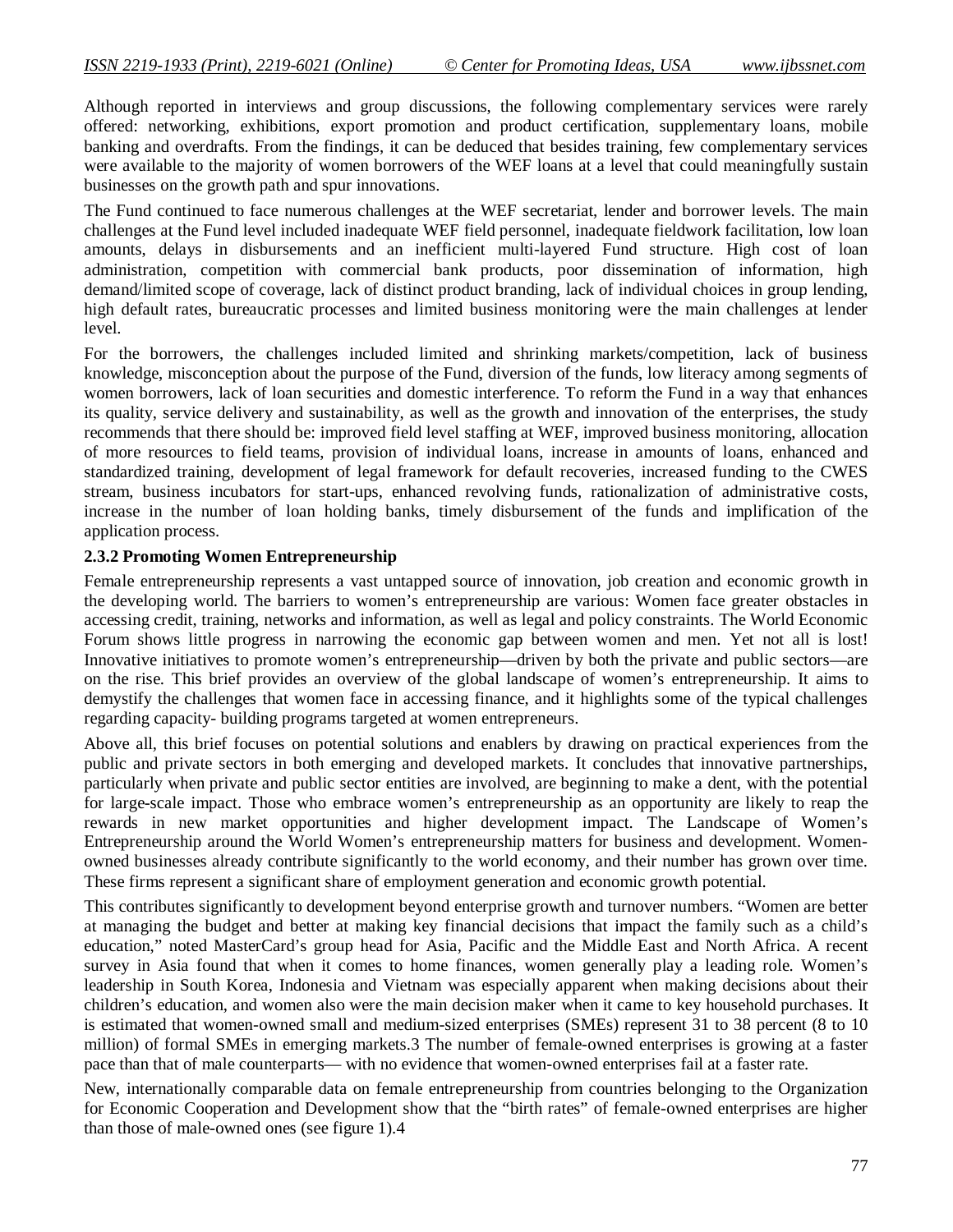The "ratio of opportunity to necessity entrepreneurship" is typically higher in high-income countries than in low-/middle-income country groups, the effect being significantly greater for women entrepreneurs, according to the Global Entrepreneurship Monitor. In other words, the poorer the country, the more likely that women's entrepreneurship is driven by necessity. Regardless of gender, entrepreneurial activity is typically higher in lowand middle-income countries than in high-income countries.

## **2.3.3 Challenges of Women Entrepreneurs in Africa**

The ILO's Programme on Boosting Employment through Small Enterprise Development (SEED) has been able to intensify its support for women's entrepreneurship development in Ethiopia, Tanzania and Zambia thanks to the support provided by Development Cooperation Ireland. During 2002, the ILO commissioned comprehensive reviews of existing literature on women entrepreneurs in each of the three countries. Based on these reviews, a number of key issues were identified that merited further investigation and research. Between 2002 and 2003, the ILO commissioned a series of three linked studies with a particular focus on issues relating to women entrepreneurs — "Going for growth". This research in Ethiopia, Tanzania and Zambia involved interviews with more than 360 women entrepreneurs. The research process proved to be invaluable in as far as it identified problems and issues that required immediate attention and action.

The findings shed considerable light on the situations facing women entrepreneurs in trying to start, grow and formalize their businesses. The reports emphasized the significant contribution that women are making to enterprise creation and employment. From the three countries, we find that the women owned enterprises in the sample employed between 6 to 8 workers, and this figure is increasing.

These substantial findings have helped to "debunk" the idea that women entrepreneurs are largely engaged in petty trading. In addition, the findings informed many of the ILO's support actions in each of the three countries, involving support on issues such as improving market access, strengthening associations of women entrepreneurs, promoting women entrepreneur role models, and generally creating a high profile for the contribution of women entrepreneurs in the national economies. In gathering the background information, the authors identified a large number of resource documents and these have been included as a final section in the report, thus providing a valuable resource for practitioners, policy-makers and academics alike.

## **2.3.4 Socio-Cultural Factors Affecting Performance of Women Entrepreneurs**

Globally, Small and Medium Enterprises (SMEs) play a great role in employment creation, income generation and economic growth. However, in Tanzania women SMEs are faced with a number of factors including sociocultural factors (SCFs) which hinder their entrepreneurial development. This paper assesses the effects of SCFs on the performance of women SMEs. The study was conducted in Dodoma urban and Chamwino districts in Dodoma region employing cross-sectional and case study research designs in which 80 women SMEs were surveyed using questionnaires.

Data were analyzed using descriptive statistics and binary logistic model. Findings show that women immobility, poor support from society members and ethnicity affect negatively the performance of women SMEs. Conversely, family roles, level of education and role models were important factors in nurturing the performance of women SMEs. The study generally concludes that SCFs have negative effect on the performance of women SMEs. This implies that, women SMEs stressed under such SCFs cannot perform outstandingly. We recommend that the government should formulate policies that encourage women participation in entrepreneurial activities.

## **2.4 Knowledge Gap**

Over the past decades, women entrepreneurship has been studied and several challenges have been noted to affect the performance of their enterprises negatively. Limited access to finance has been identified as the key constraint globally (Minniti, 2009; Jamali (2009) Despite the resources available, from private and public development finance institutions, only few women are able to access them. Studies indicate that many women rely largely on support from husbands, partners and relatives to successfully start and grow business (Jennings & McDougal, 2007).

Majority of the scholars have emphasized on common problems affecting SMEs (King and McGrath 2002, Wanjohi & Mugure, 2008) etc. Very little has been studied on the reasons as to why female entrepreneurs face daunting challenges in accessing business finance in Kenya.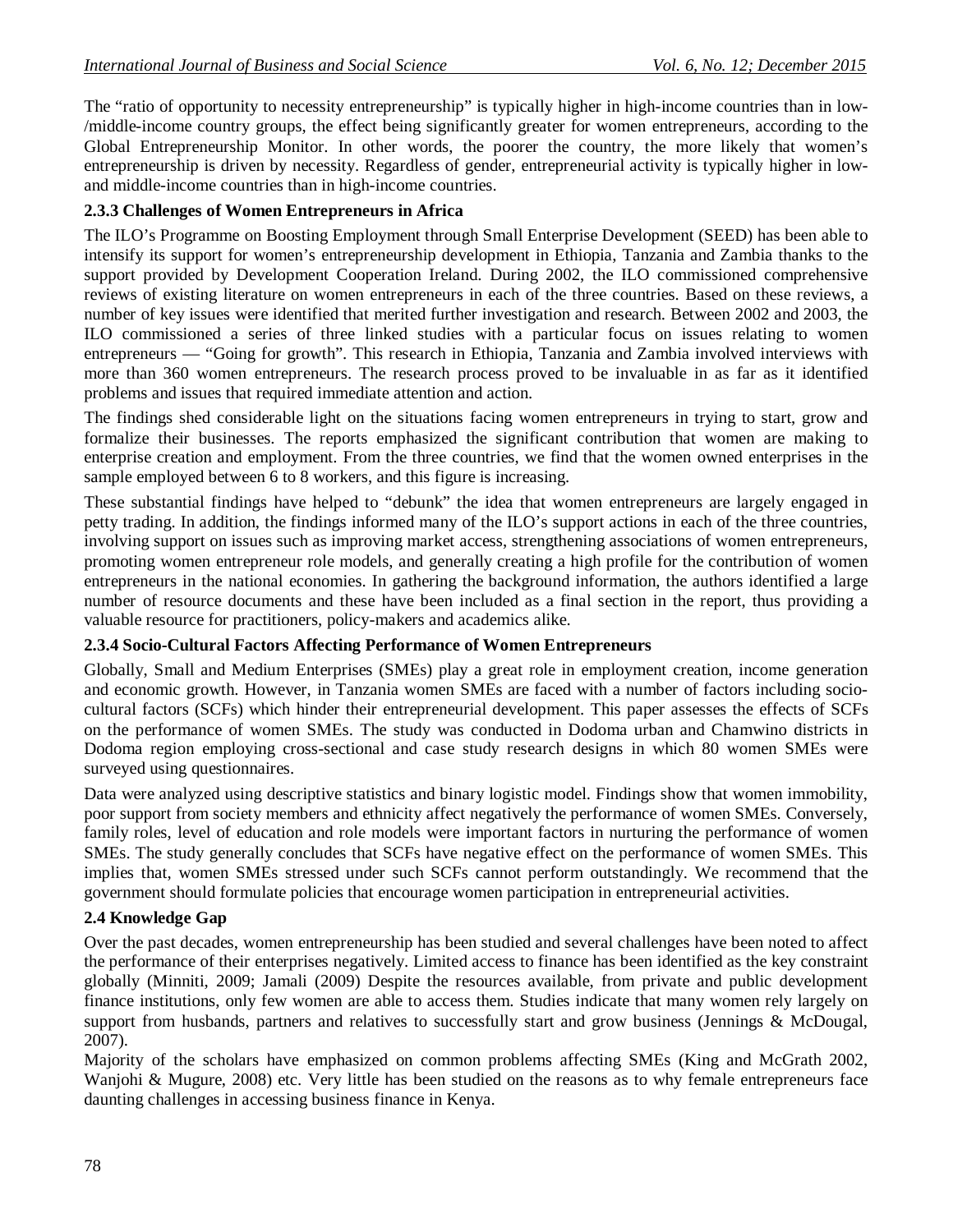## *3. Research Design and Methodology*

#### **3.1 Research Design.**

Survey research design was employed in this study. This design is simple and easy to execute; the design involve measurement, classification, analysis, comparison and interpretation of data.

#### **3.2 Target Population and Sample Size.**

The target population under this study was managers, accountants and other employees in the selected SMES. Which comprises of 740, out of which 74 respondents were sampled which has elements representative of the characteristics

| <b>SMES</b>              | Population | Sample size      | Percentage % |
|--------------------------|------------|------------------|--------------|
| Retailers                | 300        | $300 \times 0.1$ | 30           |
| Supermarkets             | 100        | $100 \times 0.1$ | 10           |
| Milk Vendors             | 200        | $200 \times 0.1$ | 20           |
| <b>Vegetable Vendors</b> | 100        | $100 \times 0.1$ | 10           |
| <b>Petrol Stations</b>   | 40         | $40 \times 0.1$  |              |
| Total                    | 740        |                  | 74           |

**Table 3.2Targeted population sample size**

#### **3.3 Description of Research Instruments**

Data collection was carried out through use of questionnaires that was given to respondents to respond to the questions provided.

#### **3.4 Description of Data Analysis Procedures**

Data from the questionnaires was described and interpreted using computerized analysis where a conversion is made through a computer package known as Microsoft Excel in order to be able to analyze the information. The qualitative data was analyzed in order to identify the effects of women enterprise fund on women entrepreneurs. The stages in the analysis included data preparation, and tabulation of data. Statistical analysis included descriptive statistics which was used to summarize the characteristics of sets of data. It describes data in terms of measures of central tendency.

#### *Results*

#### **4.2 General Background Information**

#### **4.2.1 Gender of Respondents**

The study found it necessary to establish the gender of the respondents. Gender as a variable was categorized as male or female and the specific frequency and percentages accordingly as shown in the following table.

| Gender | Frequency | Percentage |
|--------|-----------|------------|
| Female | 48        | 60         |
| Male   | 26        | 40         |
| Total  | 74        | 100        |

**Table 4.1 Gender of the respondents**

The results indicated that a majority of the staff working at were 45 women (60%). compared to 30 number of male (40%). This implies that the gap between the genders in terms of employment is narrow which is (20%). Findings imply that being male or female does not prevent one from understanding how effect of women enterprise fund on women entrepreneurs a case study of small and medium enterprises in Eldoret town

#### **4.2.2 Age of the respondents**

The researcher wanted to know the age bracket of the respondents to ascertain their approach on issues related to effect of women enterprise fund on women entrepreneurs a case study of small and medium enterprises in Eldoret town. Age was grouped in bracket of 20 – 30 years, 31 – 40 years and 41– 50 years. It was established from the study that 27% of the respondents were between18 – 25 years, 33% were between  $31 - 40$  years and 40% were between 41– 50 years. This is shown in the following table.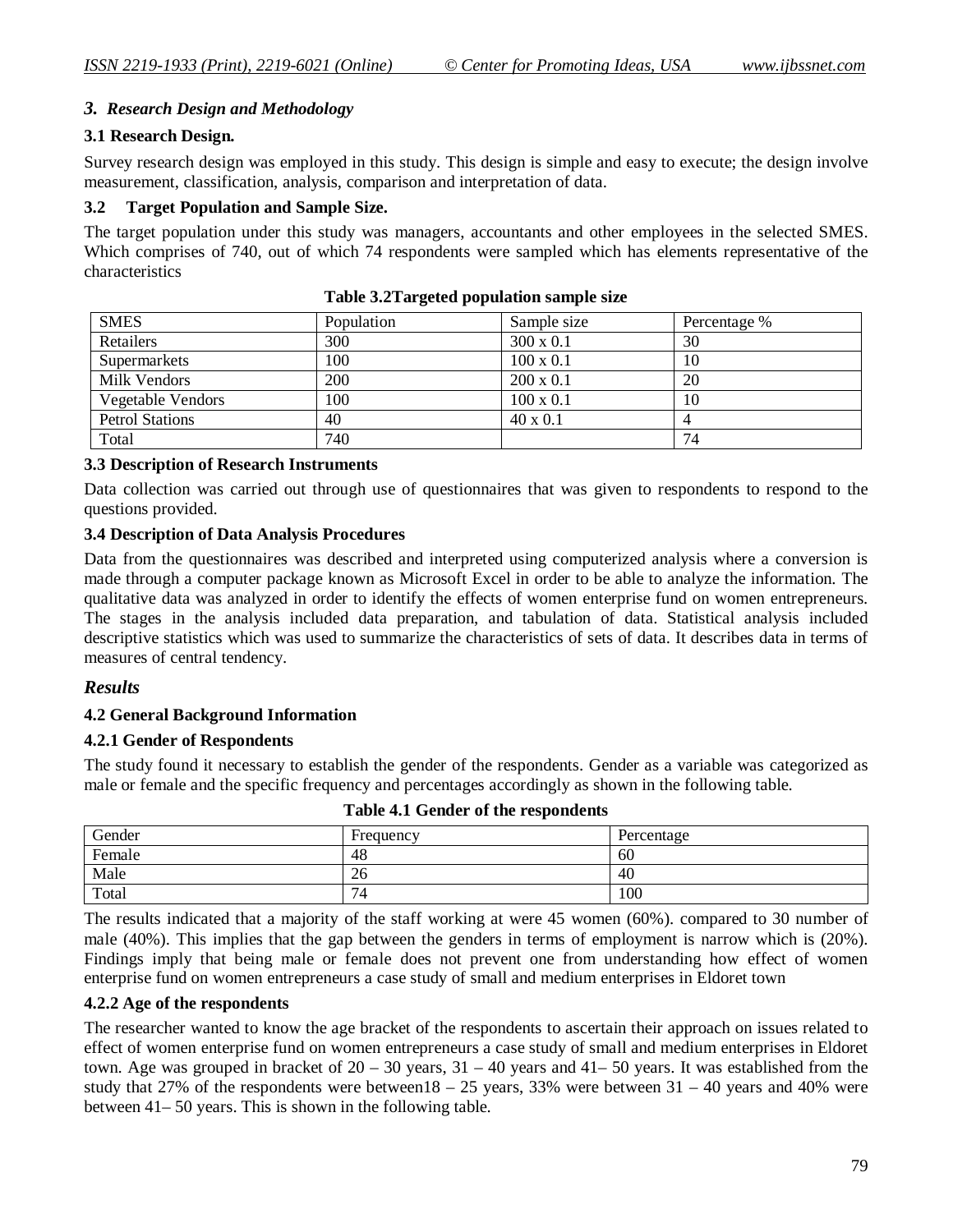| Age             | Frequency | Percentage       |
|-----------------|-----------|------------------|
| $20 - 30$ years | 20        | $\sim$<br>$\sim$ |
| $31 - 40$ years | 24        | $\sim$<br>دد     |
| $41 - 50$ years | 30        | 40               |
| Total           | 74        | 100              |

## **Table 4.2 Age bracket of respondents**

The findings indicate that majority of the respondents are of age between 41 – 50 years which represents (40%). This is a prime age of young and energetic employees and therefore their response reflects highly what is on the ground.

### **4.2.3 Level of education of the respondents**

It was necessary to seek information to establish the level of education which was categorized as Primary, secondary, college and university. It was established from the study that 6% are of Primary, 40% were of secondary level, 27% had college level of education and 27% university level of education. This is shown in the following table.

| Educational level | Frequency | Percentage                           |
|-------------------|-----------|--------------------------------------|
| Primary           |           |                                      |
| Secondary         | 30        | 40                                   |
| College           | 20        | $\mathbin{\lnot}$<br>$\mathcal{L}$ . |
| University        | 20        | ີ<br>$\mathcal{L}$ .                 |
| Total             | 74        | 100                                  |

#### **Table 4.3 Educational level of respondents**

#### **4.2.4 Working experience**

It was important to seek this information to establish the number of years the respondents have worked to ascertain their experience on issues related to Effect of women enterprise fund on women entrepreneurs a case study of small and medium enterprises in Eldoret town. It was established from the study that 33% of the respondents worked for a 1-2 years, 27% worked for a period between  $3 - 4$  years and 40% worked for an over 5years. This is shown in the following table.

| Years         | Frequency | Percentage           |
|---------------|-----------|----------------------|
| $1 - 1$       | 26        | $\mathcal{L}$<br>JJ. |
| $\sim$<br>$-$ | 20        | $\sim$<br>∸          |
| Over 5 years  | 28        | 40                   |
| Total         | 74        | 100                  |

**Table 4.4 Presentation of data on job experience**

The research indicates that majority of the respondents have worked for a period over 5 years. This is the period long enough to have experience on how women enterprise fund affects women entrepreneurs in Eldoret Town

#### **4.2.5 Departments Respondents work under**

It was necessary to seek this information to establish how women enterprise fund affects women entrepreneurs in Eldoret Town. It was established from the study that 18% of the respondents work in management, 28% as Supervisors and 54% in general employees. This is shown in the following table.

| Department        | Frequency | Percentage |
|-------------------|-----------|------------|
| <b>Managers</b>   | . 4       | 18         |
| Supervisor        | 20        | 28         |
| General employees | 40        | 54         |
| Total             | 74        | 100        |

**Table 4.5 Departments respondents work under**

This implies that majority of the respondents are working as general employees where more work is required.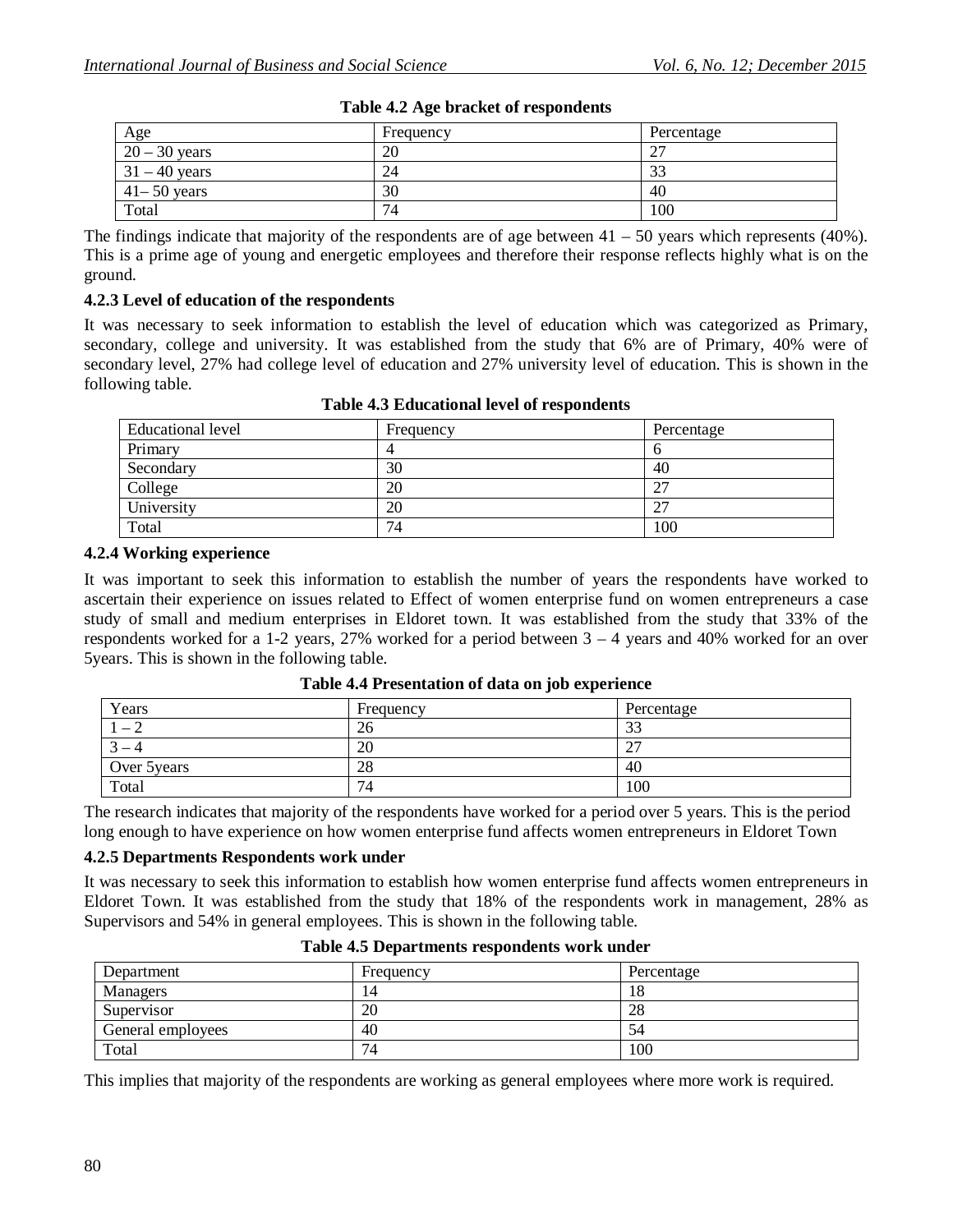### **4.2.6 Effects of Women Enterprise Fund on Empowerment of Women Owners of Small and Medium Enterprises in Eldoret Town**

The study sought to establish the effect of women enterprise fund on empowerment of women owners of Small and Medium Enterprises in Eldoret Town. It was established from the findings that 6% of the respondents said that Leads to acquisition of funds by the women groups, 27% said The women get a boost as their businesses are funded, 40% said They get trained on the way to run the business and 27% They get to be on level with their male counter parts thus from the findings it is clear that women enterprise fund leads to empowerment of women owners of Small and Medium Enterprises.

### **Table 4.6 Effects of women enterprise fund on empowerment of women owners of small and medium enterprises in Eldoret town**

| <b>Statements</b>                                     | Frequency | Percentage |
|-------------------------------------------------------|-----------|------------|
| Leads to acquisition of funds by the women groups     |           |            |
| The women get a boost as their businesses are fundend | 20        | 27         |
| They get trained on the way to run the business       | 30        | 40         |
| They get to be on level with their male counter parts | 20        | 27         |
| Total                                                 | 74        | 100        |

This implies that 40% said They get trained on the way to run the business thus from the findings it is clear that women enterprise fund leads to empowerment of women owners of Small and Medium Enterprises.

#### **4.2.7 Effects of Women Enterprise Fund on Economic Welfare of Households of Women Who Own Small and Medium Enterprises and Their Households in Eldoret Town**

The study sought to find out effect of women enterprise fund on economic welfare of households of women who own small and Medium Enterprises and their households in Eldoret Town. This shows that 43% of the respondents agreed that Their economic level increases a lot ,13% said Their living standards improve,11% said Their economic standards go up and thus they can afford a better living, 34% They are able to be self dependent. It is therefore implies that women enterprise fund has effects on economic welfare of households of women.

**Table 4.7 Effects of women enterprise fund on economic welfare of households of women who own small and medium enterprises and their households in Eldoret town**

| <b>Statements</b>                       | Frequency | Percentage |
|-----------------------------------------|-----------|------------|
| Their economic level increases a lot    | 32        | 43         |
| Their living standards improve          | 10        |            |
| Their economic standards go up and thus | 8         |            |
| they can afford a better living         |           |            |
| They are able to be self dependent      | 24        | 34         |
| Total                                   | 74        | 100        |

### **4.2.8 Effects of Women Enterprise Fund on Social Welfare of Households of Women Owners of Small and Medium Enterprises in Eldoret Town.**

It was necessary to find out the effect of women enterprise fund on social welfare of households of women owners of Small and Medium Enterprises in Eldoret Town and the study shows that 47% of the respondents said Their social life improves as they get to improve their life styles, 27% said that The women are able to interact with other women in business and share ideas, 26% said that The women are able to educate their children and thus their lives become better. Thus the findings shows that there are several aspects of women enterprise fund that affects social welfare of households

#### **Table 4.8 shows Effect of women enterprise fund on social welfare of households of women owners of small and medium enterprises in Eldoret town.**

| <b>Statements</b>                                                               | Frequency | Percentage |
|---------------------------------------------------------------------------------|-----------|------------|
| Their social life improves as they get to improve their life styles             | 34        |            |
| The women are able to interact with other women in business and share ideas     | 20        |            |
| The women are able to educate their children and thus their lives become better | 20        | 26         |
| Total                                                                           | 74        | 100        |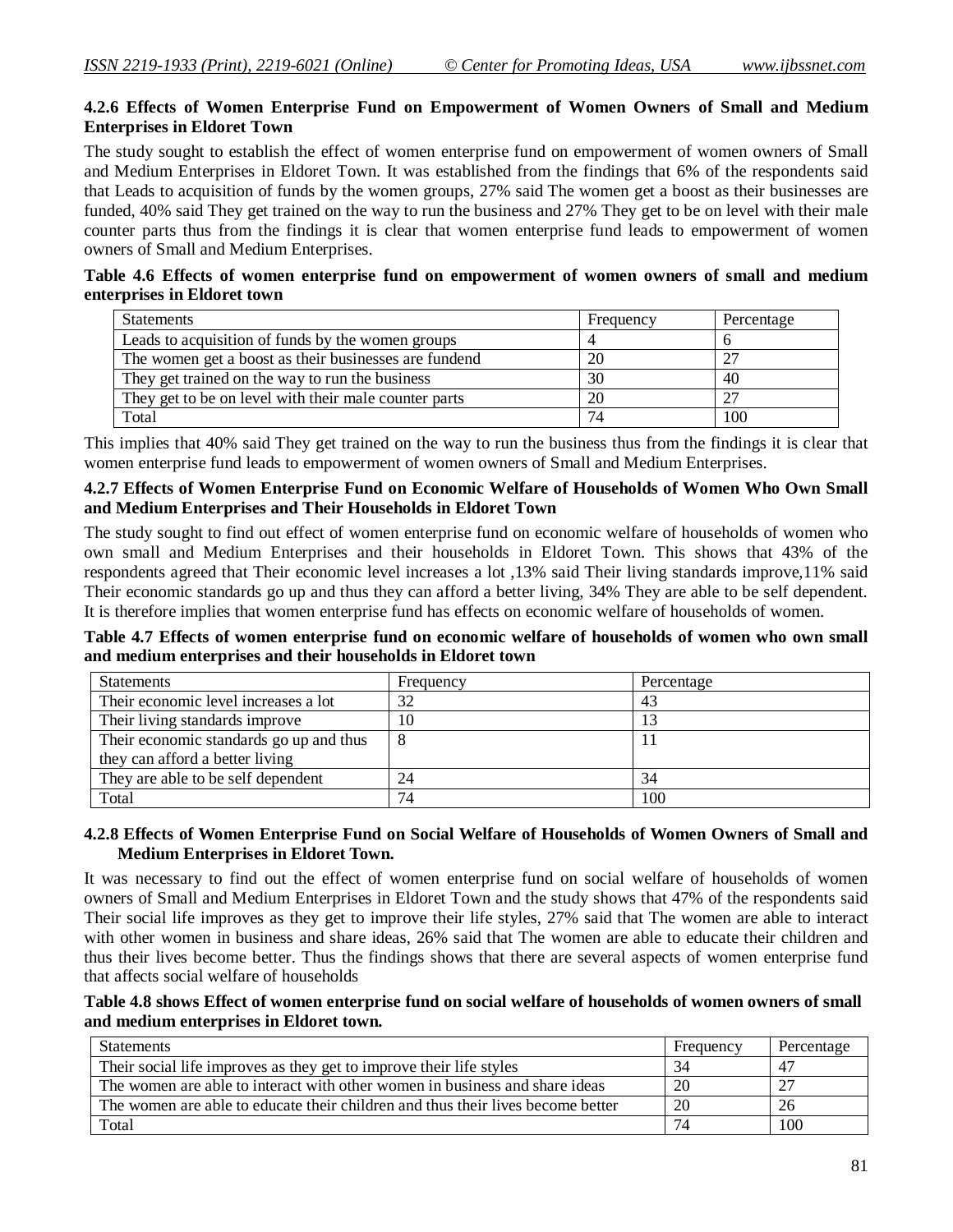## **4.2.9 Challenges Experienced by Women Who Own Small and Medium Enterprises in Eldoret Town in Borrowing and Repaying Credit.**

The study sought to find out the challenges experienced by women who own Small and Medium Enterprises in Eldoret Town in borrowing and repaying credit. This was an open question and it is clear that women have a lot of challenges when accessing credit and they include lack of collateral or guarantors so as to get the loans, lack of advice on how to manage the finance they get form the enterprise fund. Thus the women should be advised on how to manage the funds and also consideration on the collateral aspect be given to women.

## **5.** *Discussions*

## **5.1 Summary of the Findings**

## **5.2.1 Gender of Respondents**

The study found it necessary to establish the gender of the respondents. Gender as a variable was categorized as male or female and the specific frequency and percentages accordingly. The results indicated that a majority of the respondents were 44 women (60%). compared to 30 number of men (40%). Findings imply that being male or female does not prevent one from understanding how Effect of women enterprise fund on women entrepreneurs a survey of small and medium enterprises in Eldoret town .

## **5.2.2 Age of the Respondents**

The researcher wanted to know the age bracket of the respondents to ascertain their approach on issues related to Effect of women enterprise fund on women entrepreneurs a case study of small and medium enterprises in Eldoret town. Age was grouped in bracket of  $20 - 30$  years,  $31 - 40$  years and  $41 - 50$  years. It was established from the study that 27% of the respondents were between18 – 25 years, 33% were between  $31 - 40$  years and 40% were between 41– 50 years. The findings indicate that majority of the respondents are of age between 41 – 50 years which represents (40%). This is a prime age of young and energetic employees and therefore their response reflects highly what is on the ground.

## **5.2.3 Level of Education of the Respondents**

It was necessary to seek information to establish the level of education which was categorized as Primary, secondary, college and university. It was established from the study that 6% are of Primary,40% were of secondary level, 27% had college level of education and 27% university level of education.

## **5.2.4 Working Experience**

It was important to seek this information to establish the number of years the respondents have worked. To ascertain their experience on issues related to Effect of women enterprise fund on women entrepreneurs a case study of small and medium enterprises in Eldoret town. It was established from the study that 33% of the respondents worked for a 1-2 years, 27% worked for a period between  $3 - 4$  years and 40% worked for a over 5years. The research indicates that majority of the respondents have worked for a period over 5 years. This is the period long enough to have experience on how women enterprise fund affects women entrepreneurs in Eldoret Town

## **5.2.5 Departments Respondents Work Under**

It was necessary to seek this information to establish how women enterprise fund affects women entrepreneurs in Eldoret Town. It was established from the study that 18% of the respondents work in management, 28% as Supervisors and 54% in general employees. This implies that majority of the respondents are working as general employees where more work is required.

## **5.2.6 Effects of Women Enterprise fund on Empowerment of women Owners of small and Medium Enterprises in Eldoret Town**

The study sought to establish the effect of women enterprise fund on empowerment of women owners of Small and Medium Enterprises in Eldoret Town. It was established from the findings that 6% of the respondents said that Leads to acquisition of funds by the women groups, 27% said The women get a boost as their businesses are funded, 40% said They get trained on the way to run the business and 27% They get to be on level with their male counter parts thus from the findings it is clear that women enterprise fund leads to empowerment of women owners of Small and Medium Enterprises.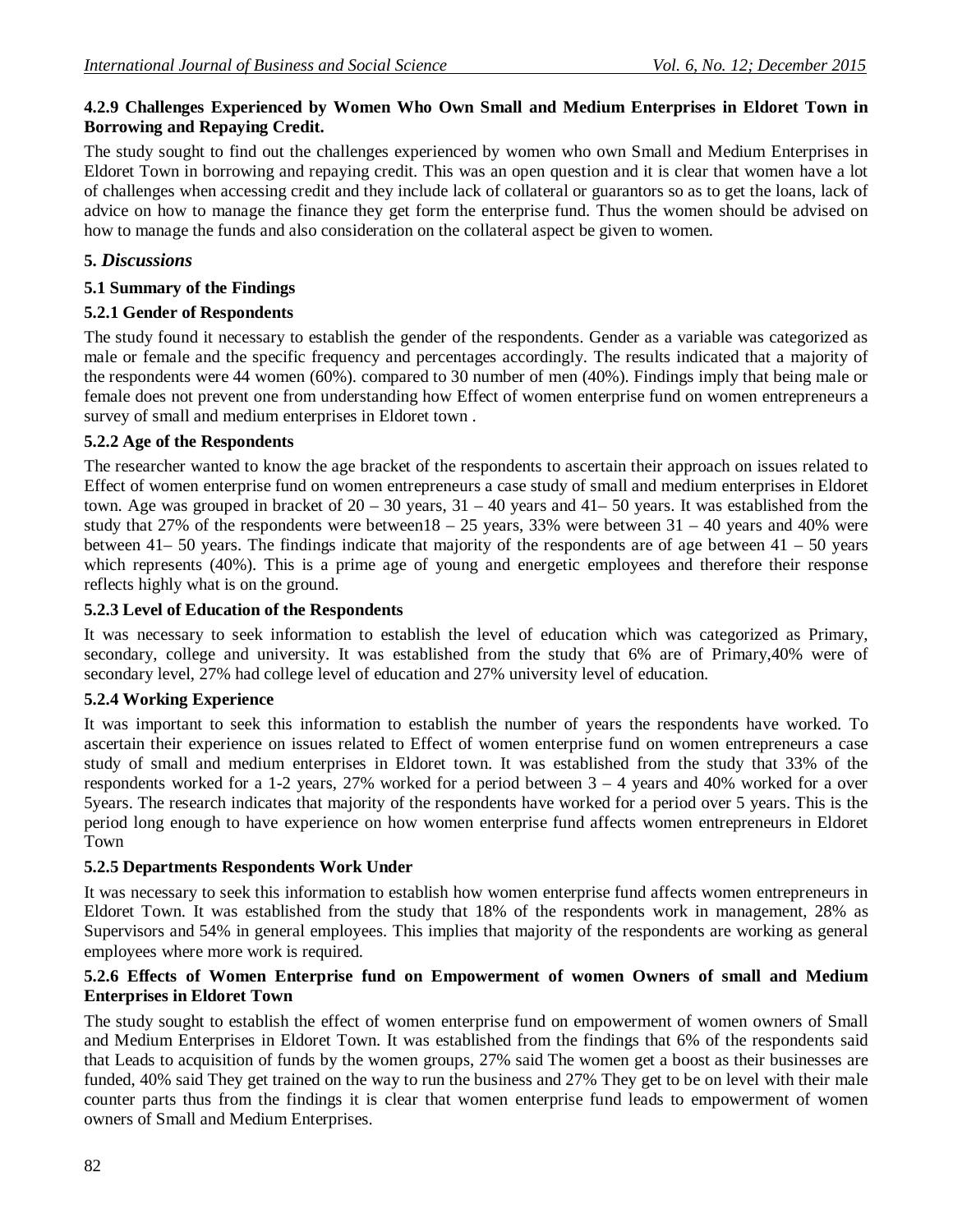This implies that 40% said They get trained on the way to run the business thus from the findings it is clear that women enterprise fund leads to empowerment of women owners of Small and Medium Enterprises.

### **5.2.7 Effects of Women Enterprise Fund On Economic Welfare of Households of Women Who Own Small And**

#### **Medium Enterprises and Their Households in Eldoret Town**

The study sought to find out effect of women enterprise fund on economic welfare of households of women who own small and Medium Enterprises and their households in Eldoret Town. This shows that 43% of the respondents agreed that Their economic level increases a lot ,13% said Their living standards improve,11% said Their economic standards go up and thus they can afford a better living, 34% They are able to be self dependent. It is therefore implies that women enterprise fund has effects on economic welfare of households of women.

#### **5.2.8 Effects of Women Enterprise Fund On Social Welfare Of Households Of Women Owners Of Small And Medium Enterprises In Eldoret Town.**

It was necessary to find out the effect of women enterprise fund on social welfare of households of women owners of Small and Medium Enterprises in Eldoret Town and the study shows that 47% of the respondents said Their social life improves as they get to improve their life styles, 27% said that The women are able to interact with other women in business and share ideas, 26% said that The women are able to educate their children and thus their lives become better. Thus the findings shows that there are several aspects of women enterprise fund that affects social welfare of households

### **5.2.9 Challenges Experienced By Women Who Own Small And Medium Enterprises In Eldoret Town In Borrowing And Repaying Credit.**

The study sought to find out the challenges experienced by women who own Small and Medium Enterprises in Eldoret Town in borrowing and repaying credit. This was an open question and it is clear that women have a lot of challenges when accessing credit and they include lack of collateral or guarantors so as to get the loans, lack of advice on how to manage the finance they get form the enterprise fund. Thus the women should be advised on how to manage the funds and also consideration on the collateral aspect be given to women.

#### **5.3 Conclusion**

#### **The following conclusions were drawn:**

Most women are more involved in decision making and execution of decisions in households after receiving credit. Hence Women enterprise fund has a positive effect on decision making by women in their households. Women borrowers' incomes together with households' incomes have improved with credit. Women enterprise fund has a positive effect on women incomes and households' incomes. Credit has led to improvement of children education, nutrition of the family and household assets. Thus the household's social welfare has improved in terms of household nutrition education of children, household assets after getting credit hence improvement of living standards and education.

Women enterprise fund has a positive effect on welfare of borrowers, welfare of their households. Women enterprise fund has a positive effect on empowerment women borrowers' women are able to make decisions concerning how the borrowed money is to be spent, borrowing decisions and being able to make decisions on running their business, Women enterprise fund has reduced the dominance of men in decisions making. Women enterprise fund has empowered women in decision making in their households. The findings show that women's income together with households' incomes have improved with credit. Women enterprise fund has a positive effect on women incomes and house hold incomes.

The social welfare of women and their households in general improved. The challenges faced by women borrowers in Eldoret Town in acquisition of credit are: long procedures involved in application and long processing, delay in loan disbursement, requirement that a member must have accumulated savings too many requirements, lack of security/ collateral, requirement that one must be a member of a group first, and high cost of acquiring loan. The challenges they experienced in repaying the loan are: high interest rate, weekly repayments being cumbersome, high penalty/ fines on default, defaulting members led to accumulation of arrears to the group and guarantors are made to pay amounts defaulted and no grace period allowed, repayment period is too short and low business where challenges they faced in repayment.